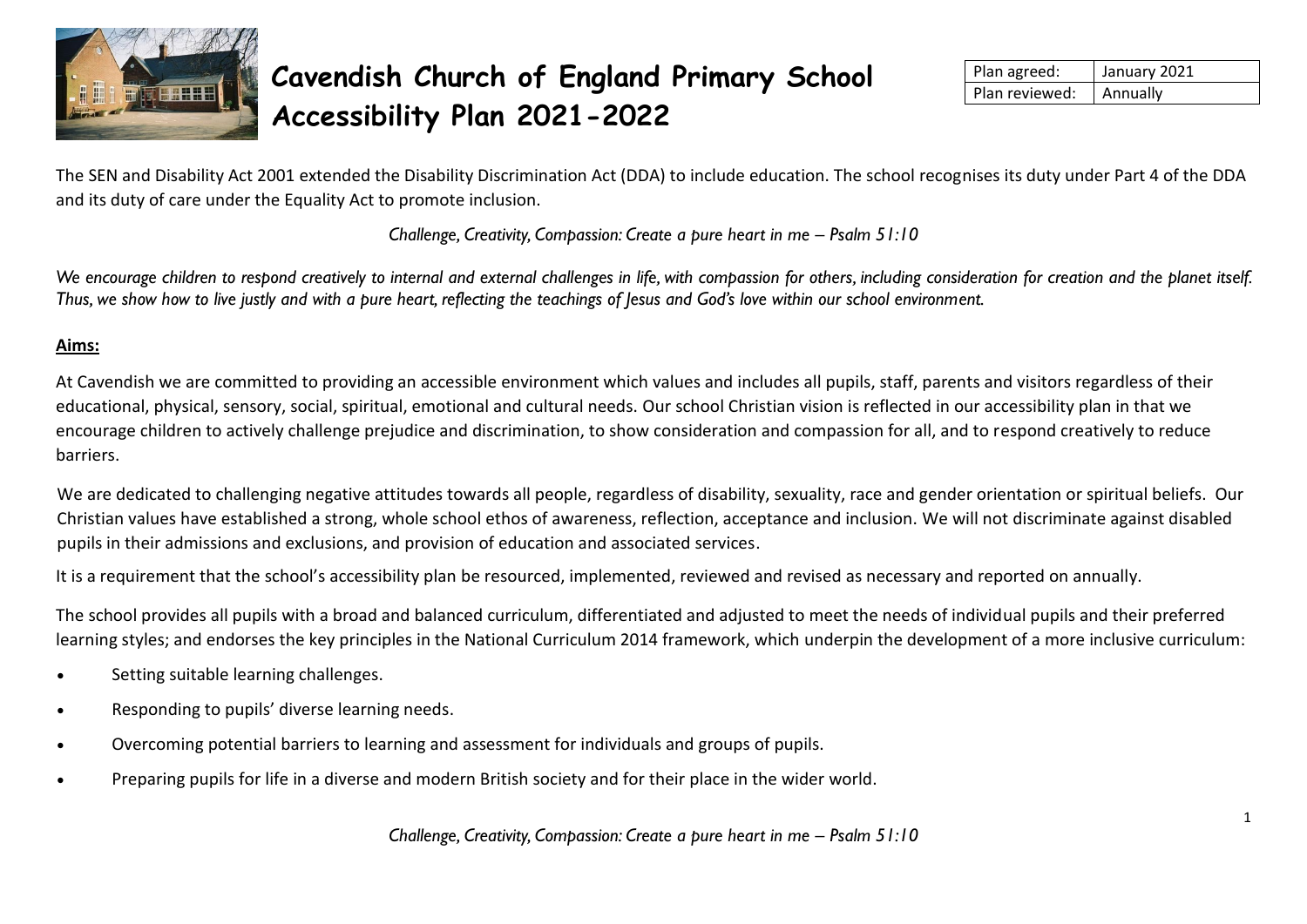- Meeting SMSC needs, whilst teaching British Values
- Giving all children, including the most vulnerable, the tools to keep themselves safe with respect to indoctrination, intimidation and abuse.

As a Church of England Primary School we provide a Christian framework for inclusion and accessibility, emphasising the importance of personal belief, regardless of religion, as well as those of no religion, to ensure all are treated with respect. We consider the Church of England publication "Valuing all God's Children" when reviewing this policy annually.

In seeking to enhance opportunities for all pupils to develop their academic and social skills whilst addressing their emotional and physical needs the school plan sets out how the school will provide access to education for children with disabilities in three key areas required by the planning duties in the DDA:

- **1. Provide a curriculum that is accessible to all pupils.**
- **2. Provide an environment which is enriching and accessible to everyone.**
- **3. Provide access to information for all pupils and all parents / carers.**

#### **Our purpose:**

To inspire our children, staff, parents and carers by providing an enriching and secure educational environment. We are committed to raising attainment and aspirations whilst supporting and celebrating skills, knowledge, achievement and all forms of success, including physical and mental well-being.

#### **Developing the whole child:**

At Cavendish C of E Primary School we are fully committed to developing the whole child. This means that in addition to ensuring academic and sporting progress, we support the development of a child's responses to the world around them and their interaction with others. A wide range of events and experiences deepens each child's awareness of variety in the world, enables children to strengthen their values and appreciate the viewpoint of others and so become responsible future citizens capable of demonstrating compassion and respect.

We are working within a national framework for educational inclusion provided by:

- Children and Families Act 2014
- The Special Educational Needs and Disability Regulations 2014
- The Special Educational Needs and Disability Code of Practice: 0 to 25 Years
- The Equality Act 2010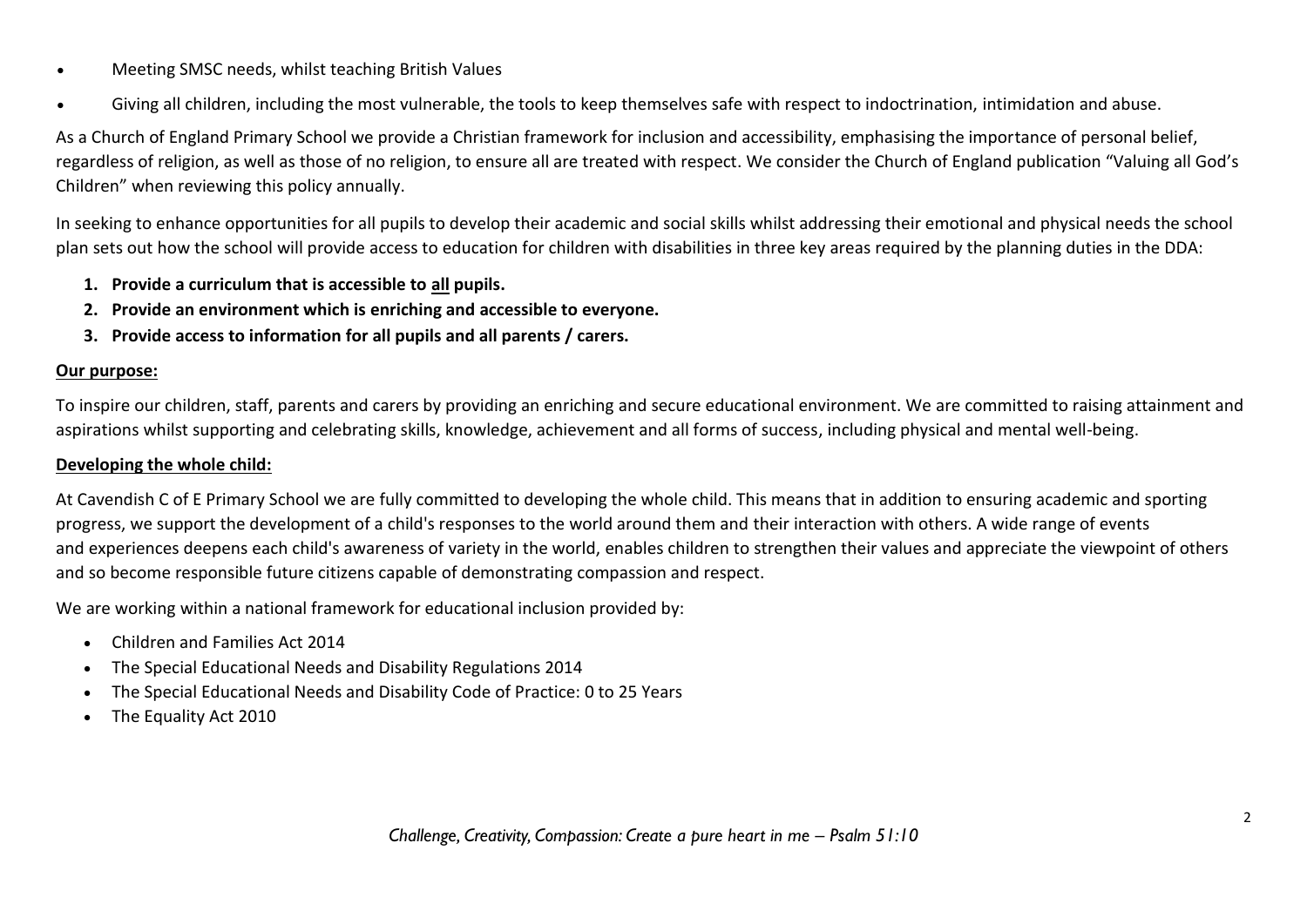#### **1. Provide a curriculum that is accessible to all pupils.**

Cavendish C of E School is committed to providing equality of opportunities and access for all pupils. In context of the curriculum this means opportunities are given to all regardless of their difficulties or disabilities, and reasonable adjustments are made to ensure accessibility.

Lessons provide opportunities for all to succeed through inclusive, differentiated and when needed adapted plans using a variety of teaching styles and strategies. Teachers ensure they have due regard for the setting of suitable, challenging learning objectives and outcomes. These respond to pupils' needs and aim to overcome potential barriers to learning and assessment for all pupils.

Teachers and Learning Support Assistants (LSAs) attend SEND courses and training as appropriate to support specific needs. Teachers and LSAs work closely with the Head Teacher/SENDCo to address pupils' needs, reviewing; EHCPs, SEND Support targets and provision maps regularly and liaising with specialist support services.

All new furniture and equipment are selected as appropriate to support the needs of the learners.

School visits are made accessible to all children irrespective of difficulties and disabilities.

We have a clear policy on the administration of medicines, with staff trained as required. Children with specific medical needs or allergies have a Health Care Plan in place which is reviewed annually in consultation with parents and carers.

## **2. Provide an environment which is accessible to everyone.**

The school takes account of the needs of pupils and visitors with physical difficulties and sensory impairments when planning and undertaking future improvements and refurbishments of the site and premises, such as improved access, lighting, acoustic treatment, colour schemes, and more accessible facilities and fittings.

The school provides and encourages access to those in the community who have physical impairments. The main school building is accessible for wheelchair users through the front entrance. This also provides access to the hall and school offices. The visitor disabled toilet is accessible either through the front entrance or via the playground door. There is a purpose-built disabled toilet for children and another toilet is larger to accommodate a wheel chair. There are very few steps around the school. Any areas where there is a step also have an alternative access and exit route nearby. All outside areas: playground, field, forest school and pond area are accessible to all including wheelchair users.

Pathways of travel around the school site and parking arrangements are safe. There are 5 staff parking spaces directly outside the school site. Visitor parking is limited and a short walk from the school. Parking for disabled visitors, who need to be close to the main entrance can be arranged, as the playground gates are large enough for vehicles. All play and outside areas are fenced off from the car park.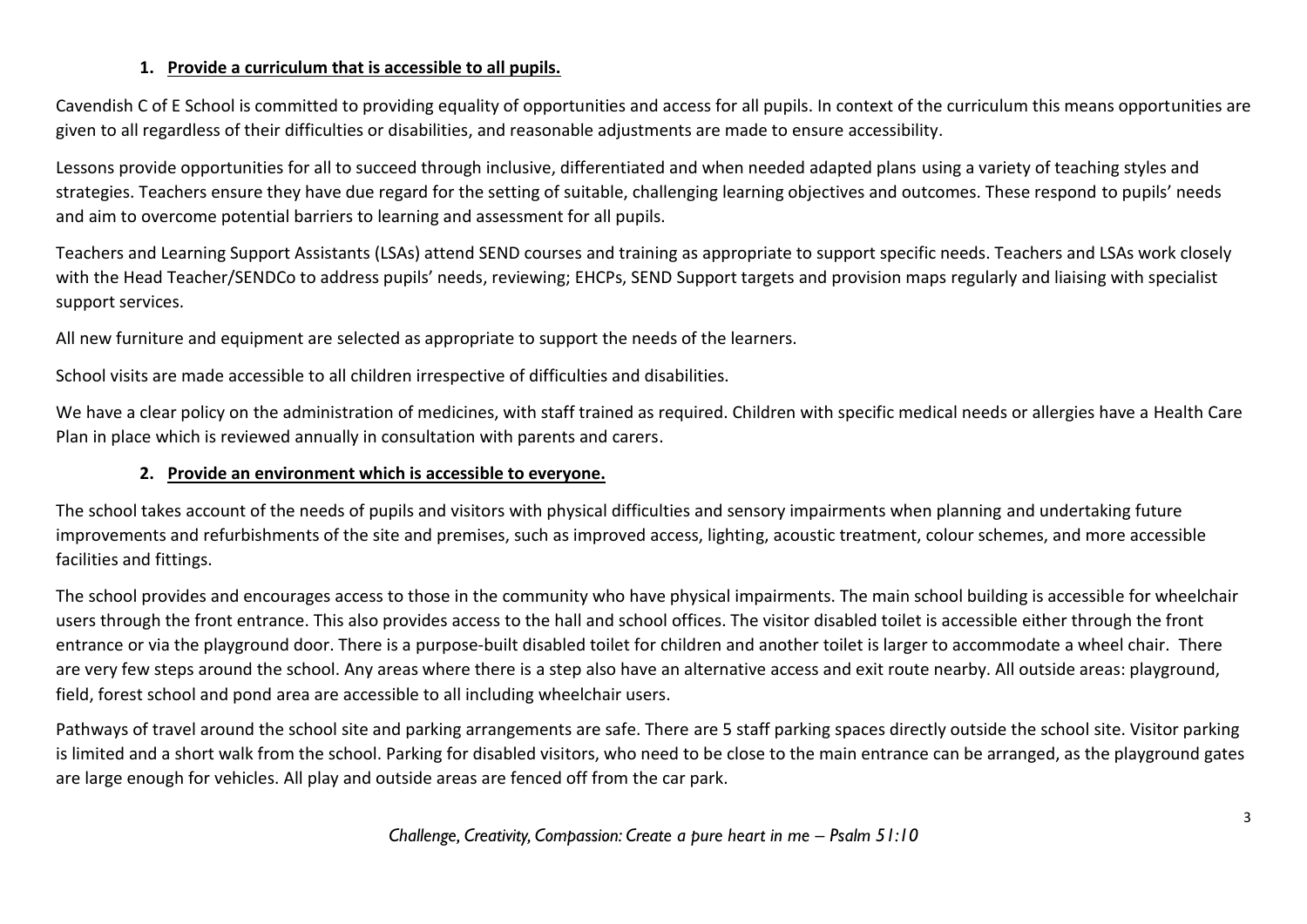Emergency and evacuation procedures are accessible to all. Alarms are auditory and the assembly points are clearly identified throughout the school. Personal Emergency Evacuation Plans (PEEP) plans are in place for those with identified needs and are reviewed annually or as needs change.

## **3. Provide access to information for all pupils and all parents / carers.**

Communication is a key part of educational provision and liaison with children, parents and carers. The school will make use of local services, including those provided through the LA, to provide information in alternative formats when required or requested. Our aim is to ensure every pupil, parent and carer has access to all relevant curriculum information. To achieve this, the following steps are taken:

- Progress checks and information regarding targets are shared twice a year at parent consultations, and through the end of year written report.
- Teachers and Head teacher/SENDCo are available to discuss information.
- The school website contains relevant school information and is kept up to date.
- Parents and carers can be phoned, or emails can be sent.
- A weekly newsletter is uploaded to the website, printed and displayed in the noticeboard and is sent to individual email as requested. Printed home copies, including large print, are available on request.
- The school is pro-active in sharing information verbally for families for whom written English is a challenge.
- Parents and carers who are unable to attend information workshops are sent copies of notes and handouts.

### **Provision and access for mental health and emotional well-being.**

The school is committed to supporting mental and emotional health ensuring provision within and across the curriculum. We are alert to the benefits of Early Help and are pro-active in seeking specific support for more complex needs. Our approach includes the following:

Emotional wellbeing: We use tools to help identify difficulties, such as the Strengths and Difficulties questionnaire, the Boxall Profile and thrive. Access to CISS (County Inclusion Support Services), Speech and Language support and the school nursing team are provided as well as programmes delivered in school to support pupil's needs. The school has three trained SENDCos, one of whom is a trained Mental First Aider and two LSAs trained in the delivery of the 10 week Emotions programme. These members of staff can provide additional emotional well-being support as well as learning interventions.

Collective Worship and opportunities for spiritual reflection are embedded in our daily curriculum provision.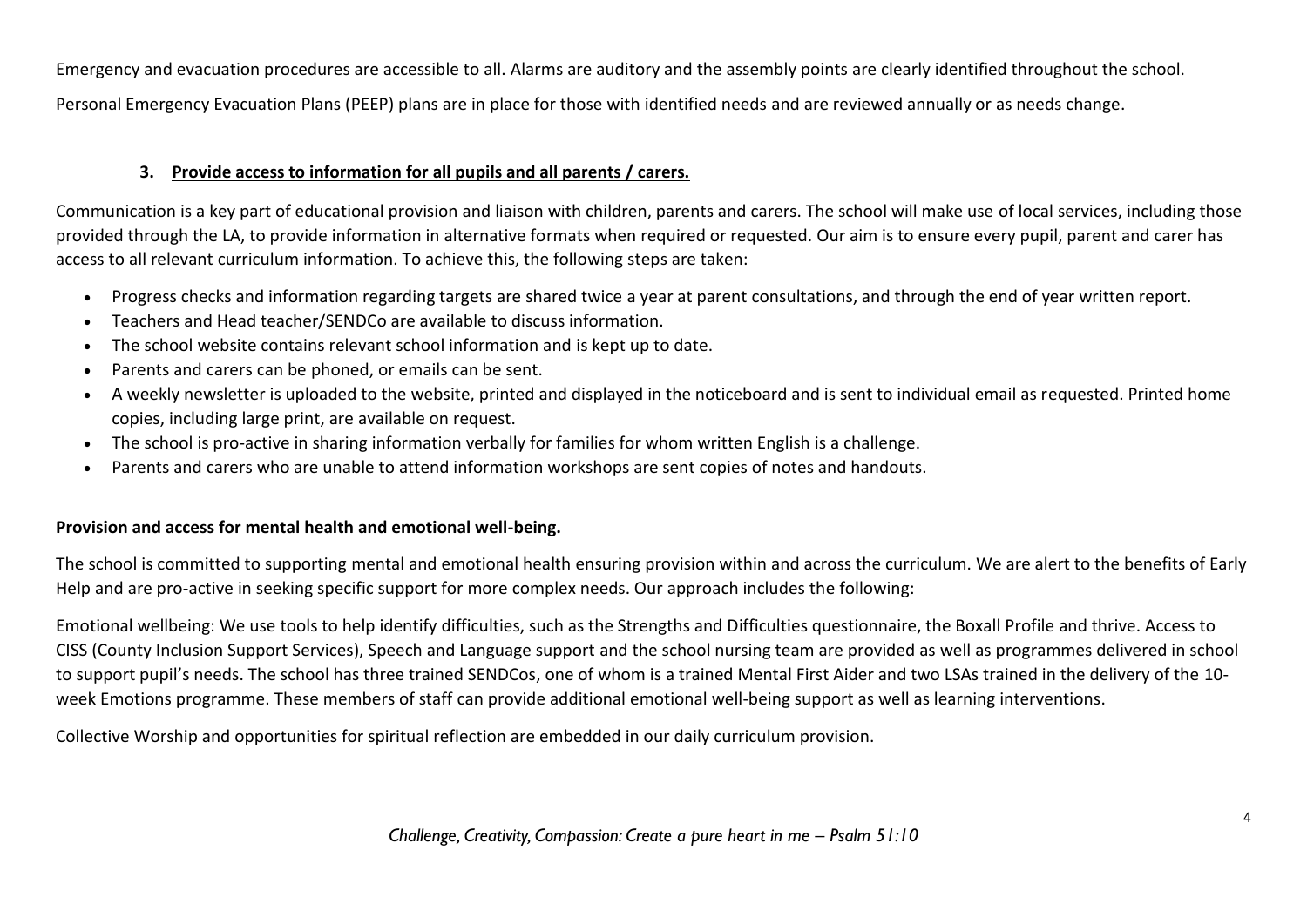Physical wellbeing: We use of our grounds to inspire awe and wonder through forest school and outside learning, while also offering wide range of clubs to support physical exercise. These are before and after the school day. Every child in the school is given the opportunity to learn Tai Chi. Children are expressly taught the link between physical activity and mental health.

Mental Health: We offer access to therapy support programmes and to external services e.g. CISS, Number 72, Educational Psychologists and Primary Mental Health worker. Signs of Safety (SOS) are used to aid discussions with children and parents. Through the school curriculum provision we encourage all children to develop skills in reflection and spiritual awareness.

| <b>Targets</b>    | Details & review - Review school Covid-19 risk assessment in light of individual need e.g. peers, medicines                  |                                                                                                                                     |
|-------------------|------------------------------------------------------------------------------------------------------------------------------|-------------------------------------------------------------------------------------------------------------------------------------|
| <b>Short Term</b> | 1. Detailed Accessibility Plan and action plan for 2-3 Years - reviewed annually.                                            |                                                                                                                                     |
|                   |                                                                                                                              | 2. Further develop depth and respect throughout school to ensure positive promotion of protected characteristics within and across  |
|                   | the curriculum - PSHE programme of study. Widen range of library texts.                                                      |                                                                                                                                     |
|                   | 3. One of the doors on the girl's toilets is altered to meet the needs of children with mobility difficulties.               |                                                                                                                                     |
|                   | 4. Buy equipment to support identified individual need-e.g. Chair support - on-going. Purchases include move'n sit cushions, |                                                                                                                                     |
|                   | coloured overlays, writing slopes, footrests, supporting software.                                                           |                                                                                                                                     |
|                   | 5. Work in consultation with professionals for individual children's needs e.g. Occupational therapy, Physiotherapist,       |                                                                                                                                     |
| <b>Medium</b>     | 1. Emotional Health cpd. Mental Health First Aider on site full time.                                                        |                                                                                                                                     |
| <b>Term</b>       |                                                                                                                              | 2. To offer parent and carer guidance on supporting emotional health - CISS support attending parent meetings. School nursing team. |
|                   | Suffolk One Life wellbeing family support club, no take up 2018-19; re-offer 2019-20 moved to summer 2021 due to Covid.      |                                                                                                                                     |
|                   | Liaison with external agencies to support curriculum provision. NSPCC, ST John's Ambulance, etc<br>3.                        |                                                                                                                                     |
|                   | Audit access and provision of residential visits - Adjustments made in liaison with providers to ensure accessible for all.  |                                                                                                                                     |
|                   | 5.                                                                                                                           | Further develop therapeutic, well-being support - Emotional health cpd and subsequent provision offered to children Spring 2020     |
|                   | 6. Two staff Forest school accredited.                                                                                       |                                                                                                                                     |
|                   | 7. Staff member undertaking diploma in Trauma and Mental Health Informed Schools (TISUK)                                     |                                                                                                                                     |
|                   | 8. New laptops support audio description and supporting software                                                             |                                                                                                                                     |
| <b>Long Term</b>  | 1.                                                                                                                           | Advice sought prior to redecoration & refurbishment - kitchen basin DDA compliant Summer 2018. DDA compliant replacement            |
|                   | taps - boys toilets 2018. Lobby entrance system wheelchair friendly & compliant. DDA compliant taps and EYFS toilets 2020.   |                                                                                                                                     |
|                   | 2.                                                                                                                           | Widen internal entrance to hall to ensure wheelchair compliant. - OT advised Dec 2019 space would be wide enough for primary        |
|                   | & most adult wheelchair use.                                                                                                 |                                                                                                                                     |
|                   | Review grounds access in Forest School area for wheelchair users.<br>3.                                                      |                                                                                                                                     |
|                   |                                                                                                                              |                                                                                                                                     |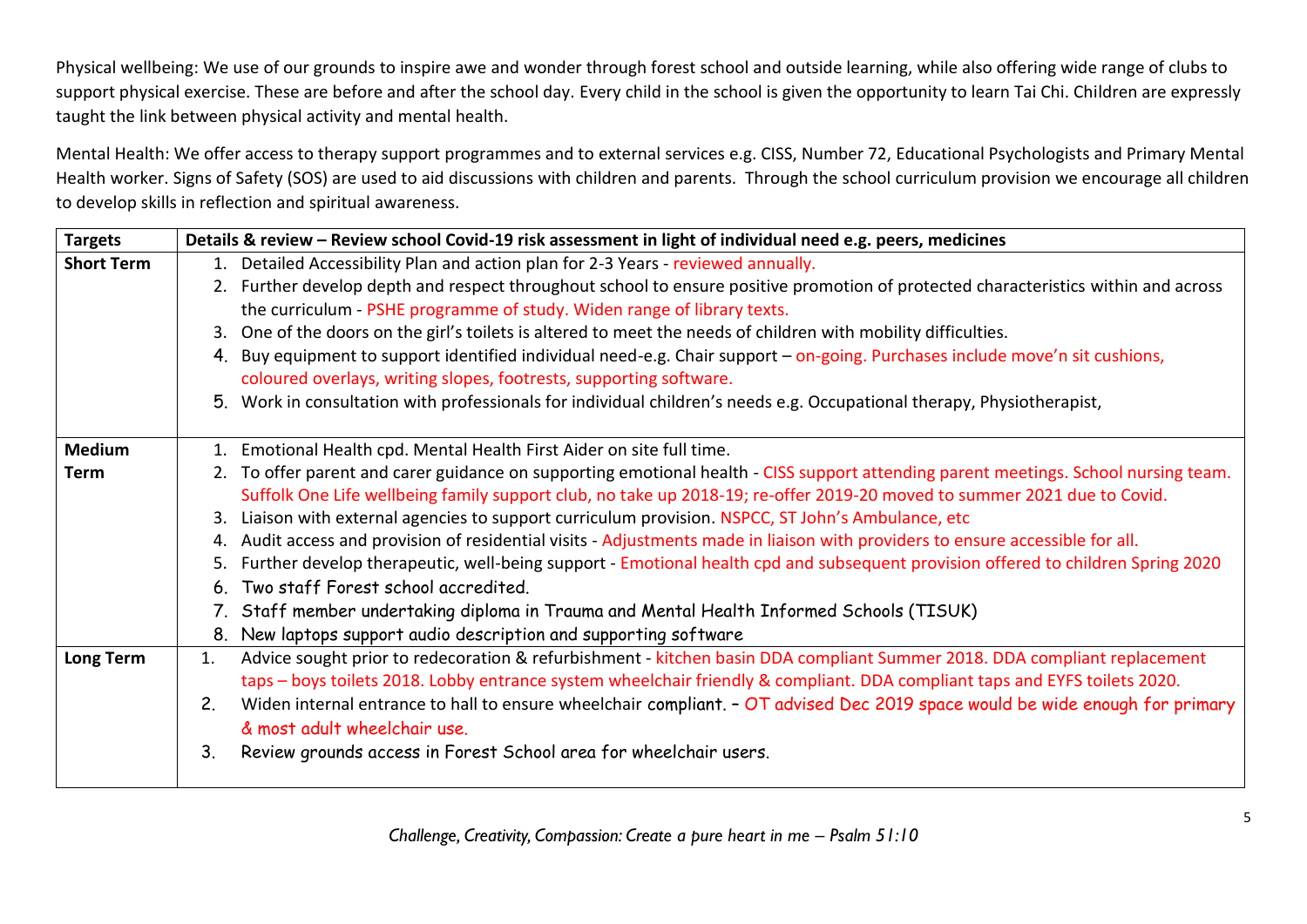#### **Plan:**

**1. Provide a curriculum that is accessible to all pupils.** Our key objective is to reduce and eliminate barriers to the curriculum and learning, to ensure full participation in our school community for children and prospective children, with disabilities.

| Targets                   | <b>Strategies</b>                                                           | Timescale  | Responsibilities    | Success Criteria                 |
|---------------------------|-----------------------------------------------------------------------------|------------|---------------------|----------------------------------|
| To liaise with pre-school | To identify children who may need additional to or different from standard  | September  | <b>EYFS teacher</b> | Procedures/equipment/risk        |
| providers and parents     | provision for September 2021 intake.                                        | 2021       | & HT/SENCo          | assessment/support               |
| to review potential       | Any identified children will have a home visit or personal meetings, if     |            |                     | plans/training etc will be in    |
| intake for Sept 2021.     | appropriate, from EYFS teacher and/or Head teacher (SENDCo) and if          | April-Sept |                     | place for September 2021.        |
|                           | required Learning Support assistant.                                        | 2021       |                     |                                  |
|                           |                                                                             |            |                     |                                  |
| To review all statutory   | To comply with Equality Act 2010                                            | On-going   | HT and School       | All policies clearly reflect     |
| policies to ensure that   | Consideration to:                                                           |            | staff               | inclusive practice and           |
| they reflect inclusive    | Children and Families Act 2014                                              |            |                     | procedure.                       |
| practice and procedure.   | Special Educational Needs and Disability Regulations 2014                   |            |                     | All staff aware of the inclusive |
|                           | Consider Church of England: Valuing All God's Children                      |            |                     | practice in policies.            |
|                           | Adopt C of E Emotional Wellbeing Policy, applied to our setting             |            |                     |                                  |
| To establish effective    | To develop collaboration and sharing between school and families.           | On-going   | HT and              | Clear collaborative working      |
| liaison with parents and  | EYFS offer a series of meetings in the summer term, including 1:1 meeting   |            | all school staff    | approach that engages            |
| carers.                   | with class teacher and new family/carers.                                   |            |                     | parents/carers and raises pupil  |
|                           | Teachers run curriculum workshops for parents and carers                    |            |                     | aspirations and outcomes.        |
|                           | At the start of each school day a member of staff greets all pupils and     |            |                     |                                  |
|                           | parents/carers at the school entrance and takes messages, answer            |            |                     |                                  |
|                           | questions, provide advice and make appointments.                            |            |                     |                                  |
|                           |                                                                             |            |                     |                                  |
| To establish close        | To have clear lines of communication between school, key personnel, and     |            | HT/SENCo            | All pupils and families are      |
| liaison with outside      | outside agencies.                                                           |            | Outside             | supported appropriately.         |
| agencies for children     | To provide the correct information to outside agencies.                     |            | agencies            | Clear collaborative working      |
| with on-going health      | To have an ethos of 'asking questions'.                                     |            |                     | approach.                        |
| needs e.g. children with  | To value the work and assistance that outside agencies provide to the pupil |            |                     |                                  |
| severe asthma,            | and the school.                                                             |            |                     |                                  |
| epilepsy, diabetes or     | To ensure staff first aid training is regularly updated.                    |            |                     |                                  |
| mobility issues.          | School adopts DFE guidelines on asthma inhalers and emergency provision.    |            |                     |                                  |
|                           |                                                                             |            |                     |                                  |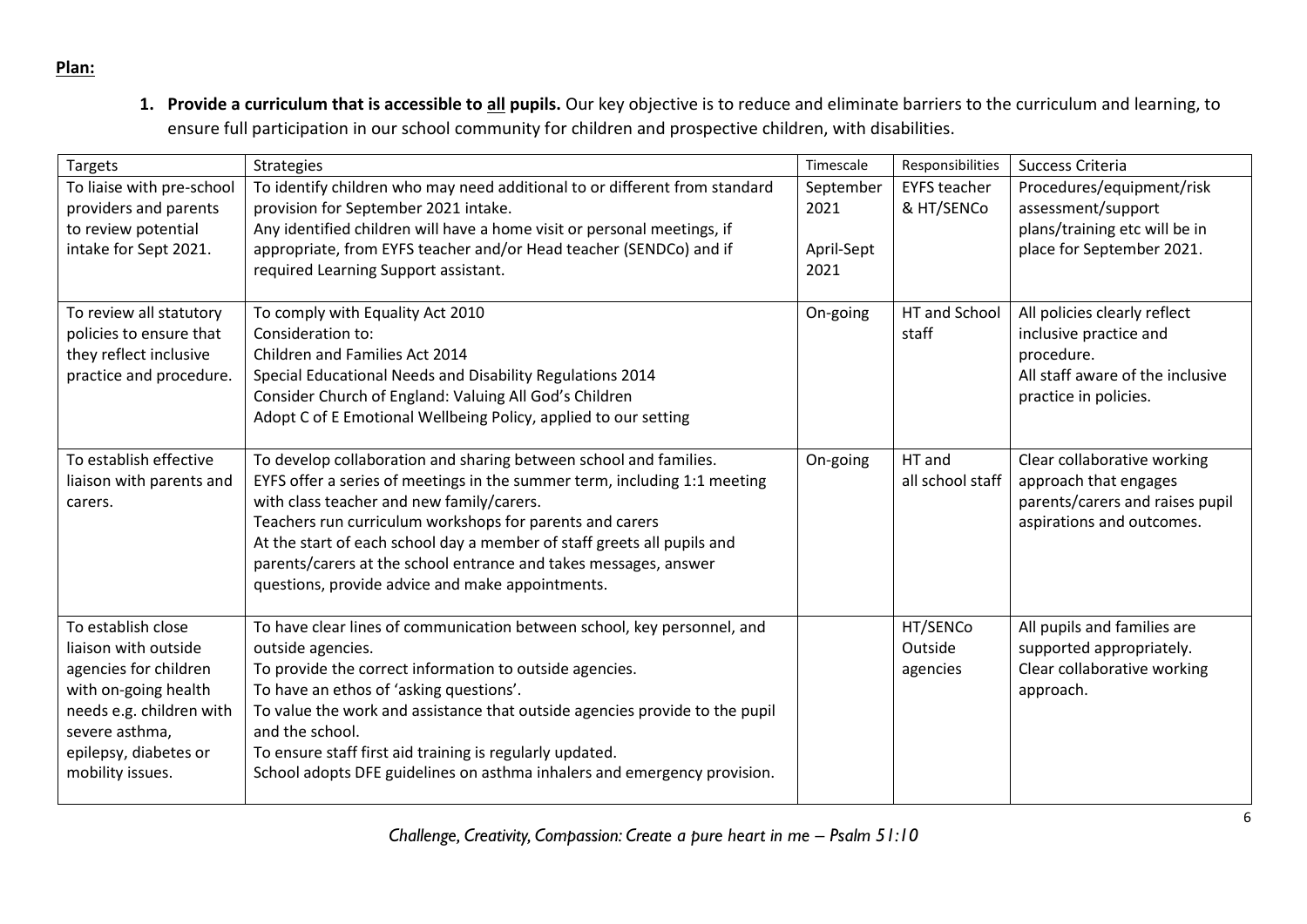| External agency support<br>is identified and<br>delivered to all pupils in<br>need. | Staff identify pupils and families in need of external support through sound<br>professional relationships and safeguarding procedures. Staff are proactive<br>in managing the Prevent Duty.<br>School able to commission traded services such as SPLD support and AANT,<br><b>Educational Psychologists.</b>                                                                                                                                                                                                                                                                                                                                                                                                                                                                                                                                                                                                                                                                                         | HT & DSL                                                                                                                         | All pupils and families are<br>supported appropriately.<br>Clear collaborative working<br>approach.                                                                                                                                                                                                                                          |
|-------------------------------------------------------------------------------------|-------------------------------------------------------------------------------------------------------------------------------------------------------------------------------------------------------------------------------------------------------------------------------------------------------------------------------------------------------------------------------------------------------------------------------------------------------------------------------------------------------------------------------------------------------------------------------------------------------------------------------------------------------------------------------------------------------------------------------------------------------------------------------------------------------------------------------------------------------------------------------------------------------------------------------------------------------------------------------------------------------|----------------------------------------------------------------------------------------------------------------------------------|----------------------------------------------------------------------------------------------------------------------------------------------------------------------------------------------------------------------------------------------------------------------------------------------------------------------------------------------|
| Multi-agency<br>assessments actioned<br>for all students at risk.                   | Staff identify pupils and families in need of external support through sound<br>professional relationships and adhering to all safeguarding procedures.<br>CAF referrals are made when necessary.<br>CISS referrals, school nursing team, and traded support as per child's needs.<br>Suffolk Wellbeing Hub used to refer and gain guidance/information.                                                                                                                                                                                                                                                                                                                                                                                                                                                                                                                                                                                                                                              |                                                                                                                                  | All pupils are safe and families<br>are supported appropriately.<br>External support deployed and<br>work with school to ensure the<br>best possible outcomes -<br>academically and pastorally for<br>pupils.                                                                                                                                |
| To ensure full access to<br>the curriculum for all<br>children.                     | Staff deployed accordingly to meet pupils' needs.<br>Curriculum and staffing reviewed annually to consider needs.<br>Appropriate training given.<br>Specialist Advisory support.<br>Continuous review of Quality First Teaching practices in the classroom.<br>Observations, drop-ins and book looks.<br>All activities are differentiated to ensure curriculum access with alternatives<br>offered.<br>Trained support staff.<br>Use of interactive ICT equipment.<br>Multi-agency advice sought and implemented<br>HT/SENDCo provides support to class staff to support full access.<br>Specific equipment sourced from occupational therapy/physio/sensory<br>team.<br>Provide alternative opportunities to record understanding, learning and<br>work e.g. Use of ICT, recording/filming answers and understanding.<br>Teaching staff and Headteacher collaboratively review intervention support<br>and need on a termly basis.<br>Staff trained in Language Link Early interventions and ELKLAN | Inclusion<br>team,<br>Outreach, Ed<br>Psych,<br><b>SALT</b><br><b>School Nurse</b><br>Primary<br><b>Mental Health</b><br>worker. | Appropriate number and<br>suitably qualified staff meet the<br>needs of the pupils.<br>Pupils are making expected<br>progress or better.<br>Advice used and strategies<br>evident in classroom practice.<br>Children supported and<br>accessing the curriculum in all<br>subject areas.<br>Children accessing wider<br>activities in school. |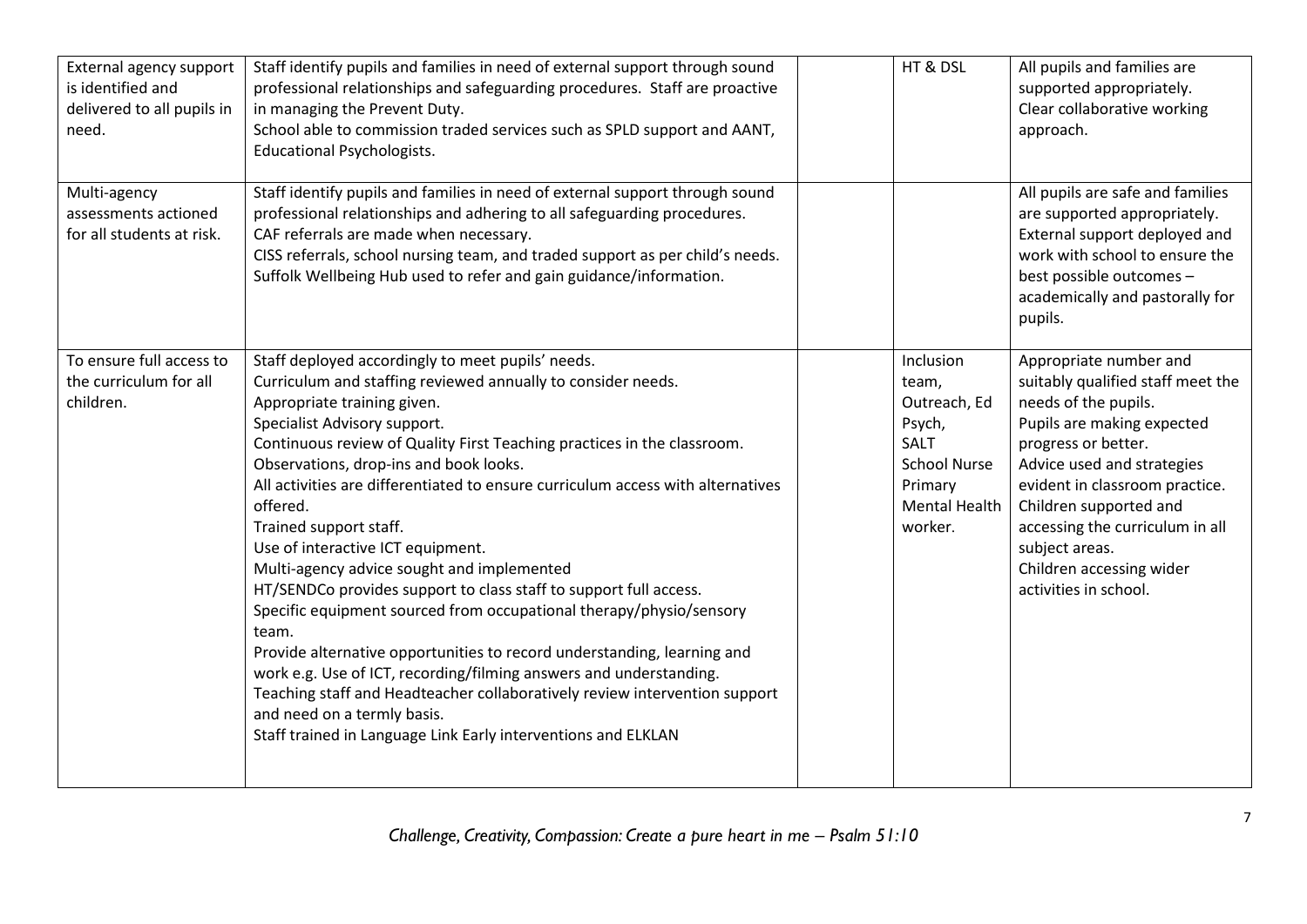| Ensure staff are<br>knowledgeable about<br>the needs of pupils and<br>strategies to support<br>them.                                                         | Continuing development of CPD programme.<br>Training requirement identified through:<br>Performance Management<br>$\bullet$<br>Review of data<br>Needs of pupils<br>$\bullet$<br>Policies and procedures<br>Training is delivered in house or booked to address needs.<br>Staff trained to offer two additional support programmes from 2020/21:<br><b>Mental Health First Aider</b><br>Diploma in Trauma and Mental Health in Schools - UK<br><b>Inclusive PE</b>                                                                                                                                                                                                                                                                                                                                                                                                                                                                                                                                                                                                                         | Continuous | HT/SENCo<br>Whole school<br>approach | All staff fully meet the<br>requirements of children with<br>disabilities with regards to<br>accessing the curriculum.                                                                                                                                                                                                                         |
|--------------------------------------------------------------------------------------------------------------------------------------------------------------|--------------------------------------------------------------------------------------------------------------------------------------------------------------------------------------------------------------------------------------------------------------------------------------------------------------------------------------------------------------------------------------------------------------------------------------------------------------------------------------------------------------------------------------------------------------------------------------------------------------------------------------------------------------------------------------------------------------------------------------------------------------------------------------------------------------------------------------------------------------------------------------------------------------------------------------------------------------------------------------------------------------------------------------------------------------------------------------------|------------|--------------------------------------|------------------------------------------------------------------------------------------------------------------------------------------------------------------------------------------------------------------------------------------------------------------------------------------------------------------------------------------------|
| To ensure classrooms<br>and learning areas are<br>optimally designed and<br>organised to promote<br>full participation and<br>independence of all<br>pupils. | Within the curriculum, the school aims to provide full access to all aspects of<br>the curriculum and all learning activities by providing:<br>Wheelchair access or change of area/place to be accessible.<br>$\bullet$<br>Seating positions in the classroom to maximise access and support.<br>$\bullet$<br>Alternative curriculum identified for pupils of need.<br>$\bullet$<br>Differentiation is in place in every lesson.<br>$\bullet$<br>Adaptation of resources to meet the needs and support individuals.<br>$\bullet$<br>Giving alternatives to enable children with disabilities to participate<br>successfully in lessons - answer questions through different<br>methods, record work in different ways, other than writing.<br>Creating positive images of disability within the school so that<br>$\bullet$<br>children grow into adults who have an understanding of the needs of<br>people with disabilities.<br>School ethos of celebrating individual achievements and strengths.<br>$\bullet$<br>That all children can achieve, and aspirations must be high for all. | On-going   | Whole school<br>approach             | All pupils can access learning at<br>an appropriately challenging<br>level to ensure good progress is<br>made.<br>Variety of learning styles and<br>multi-sensory activities evident<br>in planning and in classrooms.<br>Ensuring that the needs of all<br>children with disabilities,<br>parents and staff are<br>represented in the school. |
| To review attainment of<br>all children on the SEND<br>register.                                                                                             | Classroom support plans set specific short-term targets.<br>SENDCo and Class teacher meetings. Pupil Progress meetings with HT.<br>Use of whole school assessment systems and systems more suited to a child<br>to demonstrate attainment in other areas.<br>Regular liaison with parents and carers.<br>Curriculum Committee meetings with HT and Governors identify trends and<br>cohort composition.                                                                                                                                                                                                                                                                                                                                                                                                                                                                                                                                                                                                                                                                                    |            |                                      | Progress made towards SEN<br>Support targets. Pupils making<br>expected or accelerated<br>progress.<br>Provision mapping shows clear<br>steps and progress made.                                                                                                                                                                               |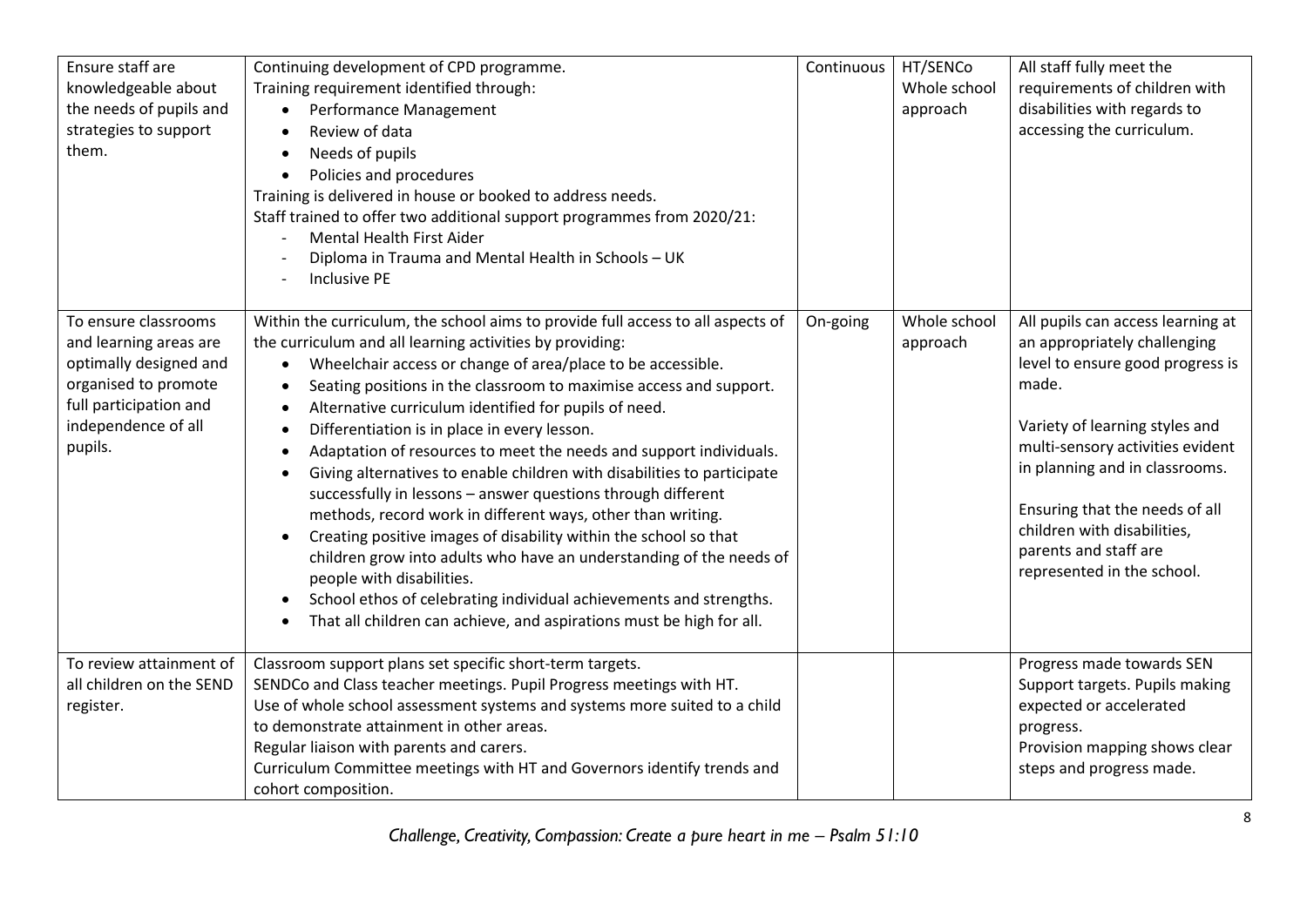|                                                                                                                                         | SEND register is cross-referenced with behaviour log and vulnerable groups.<br>SEND register group analysed for impact of home learning during school<br>reduced provision measures (lockdown re: Covid-19).                                                                                                                                                                                                                                                                                                                                                                   |          |                                                                                       |                                                                                                                                                                            |
|-----------------------------------------------------------------------------------------------------------------------------------------|--------------------------------------------------------------------------------------------------------------------------------------------------------------------------------------------------------------------------------------------------------------------------------------------------------------------------------------------------------------------------------------------------------------------------------------------------------------------------------------------------------------------------------------------------------------------------------|----------|---------------------------------------------------------------------------------------|----------------------------------------------------------------------------------------------------------------------------------------------------------------------------|
| All enriching activities<br>and school visits are<br>accessible to all<br>regardless of<br>attainment,<br>impairment, or<br>disability. | All enrichment activities will be conducted in an inclusive environment and if<br>outside providers are used they will comply with all legislative requirements.<br>All external visits are evaluated to ensure wide opportunities and access to<br>learning activities for all.<br>Conversations with providers and off-site visits to ensure alternative/<br>additional support is in place<br>Additional staff support if required.<br>Out of school provision will be accessible for all children.<br>Adaptations and alternatives where necessary will be put into place. | On-going | HT/SENDCo<br>and Class<br>teacher<br>PE subject<br>lead<br>Educational<br>Visits lead | Increased access to all school<br>activities for all children with<br>disabilities.<br>Additional consideration for<br>needs under Covid-19 visiting<br>criteria for SEND. |
| <b>Training for Governors</b><br>in Raising Awareness of<br>Disability Issues.<br>To deliver findings to<br>the Governing Body.         | Provide Training for Governors.<br>New SEND Governor training.<br>Termly meeting with SEND governor.<br>Premises Governor meetings.<br>SEND Governor report published annually on website.                                                                                                                                                                                                                                                                                                                                                                                     |          | HT/SENDCo<br>Governors<br>Monitor by<br>Chair of<br>Governors                         | Whole school community aware<br>of issues relating to Access.<br>Governors fully informed about<br>SEND provision and progress.                                            |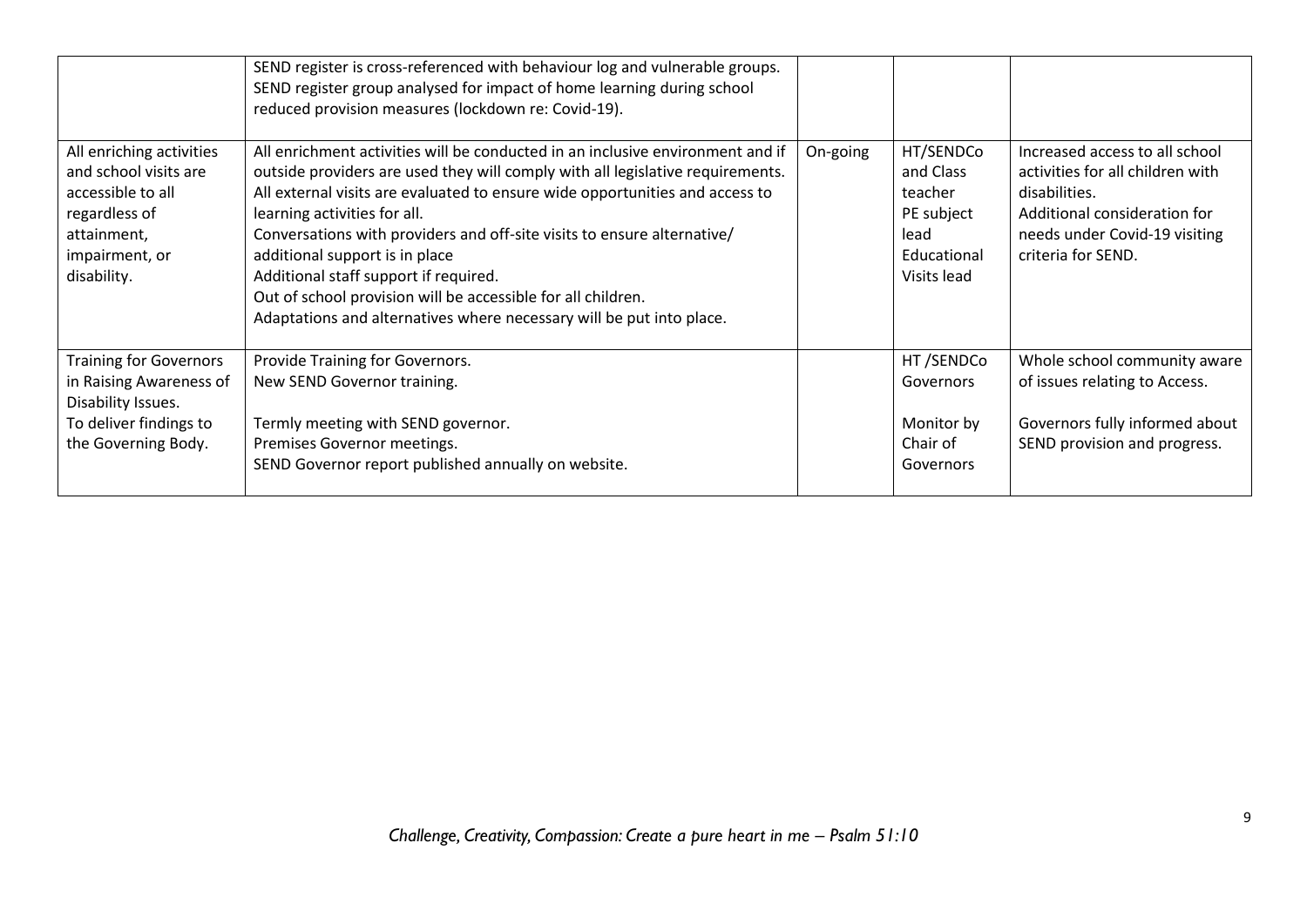## **2. Provide an environment which is accessible to everyone.**

| Targets                                                                                                         | <b>Strategies</b>                                                                                                                                                                                                                                                                                                                                                                                                                                                                             | Timescale                                                         | Responsibilities                                         | Success Criteria                                                                                                                                         |
|-----------------------------------------------------------------------------------------------------------------|-----------------------------------------------------------------------------------------------------------------------------------------------------------------------------------------------------------------------------------------------------------------------------------------------------------------------------------------------------------------------------------------------------------------------------------------------------------------------------------------------|-------------------------------------------------------------------|----------------------------------------------------------|----------------------------------------------------------------------------------------------------------------------------------------------------------|
| Continually improve the<br>physical environment of<br>the school.                                               | The school takes account of the needs of children, staff and visitors with physical<br>difficulties and sensory impairments when planning and undertaking future<br>improvements and refurbishments of the site and premises, such as improved<br>access, lighting and colour schemes and more accessible facilities and fittings.                                                                                                                                                            | On-going                                                          | Premises<br>Governor &<br>HT.                            | Enabling needs to be met<br>where possible.                                                                                                              |
| Wheelchair access to all<br>areas of the school.                                                                | To provide appropriate sized doors that comply with safety and access<br>regulations, which are still suitable for a Victorian building in a conservation area.                                                                                                                                                                                                                                                                                                                               |                                                                   | HT.                                                      | Wheelchair users will have<br>unhindered access to all<br>areas of the school.                                                                           |
| Ensuring all with a<br>disability are able to be<br>involved.                                                   | Access requirements are investigated and adapted if required.<br>Children with disabilities have the appropriate, Health Care Plans, Risk<br>Assessments and Personal Emergency Evacuation Plan.<br>External school events such as Sports Day are adapted to ensure full participation<br>by all pupils. Access to Church services is facilitated through disabled parking and<br>wheelchair ramps.<br>Inclusive PE practises are followed including inter-school competitions and<br>events. |                                                                   | All staff.                                               | Enabling needs to be met<br>where possible.                                                                                                              |
| To ensure that all<br>medical needs of all<br>children are met fully<br>within the capability of<br>the school. | Health Care Plans are created with consultation of the parents and carers.<br>If required, external agencies provide addition advice. Training needs are<br>identified and protocols established where needed.<br>Case studies updated annually to evidence past interventions and support.                                                                                                                                                                                                   | In place.<br>Review of<br>plans<br>annually or<br>when<br>needed. | SENCo/HT<br>School nurse<br>Health care<br>professionals | Needs met within the<br>capability of the school,<br>including external visits.<br>Reviewed annually in the<br>Autumn Term.                              |
| Ensuring parents with<br>disabilities have every<br>opportunity to be<br>involved.                              | Wheelchair access into school is via the main entrance doors or through the<br>playground door. Classrooms are all accessible to wheelchairs and disabled toilet<br>facilities for both adults and children are available.<br>Parents are always welcome to bring along signers or interpreters to meetings so<br>key information can be provided.                                                                                                                                            | Immediate<br>effect,<br>constantly<br>reviewed.                   | HT & all<br>school staff                                 | <b>Disabled</b><br>parents/carers/family<br>members are not<br>discriminated against & are<br>able and encouraged to take<br>interest and be involved in |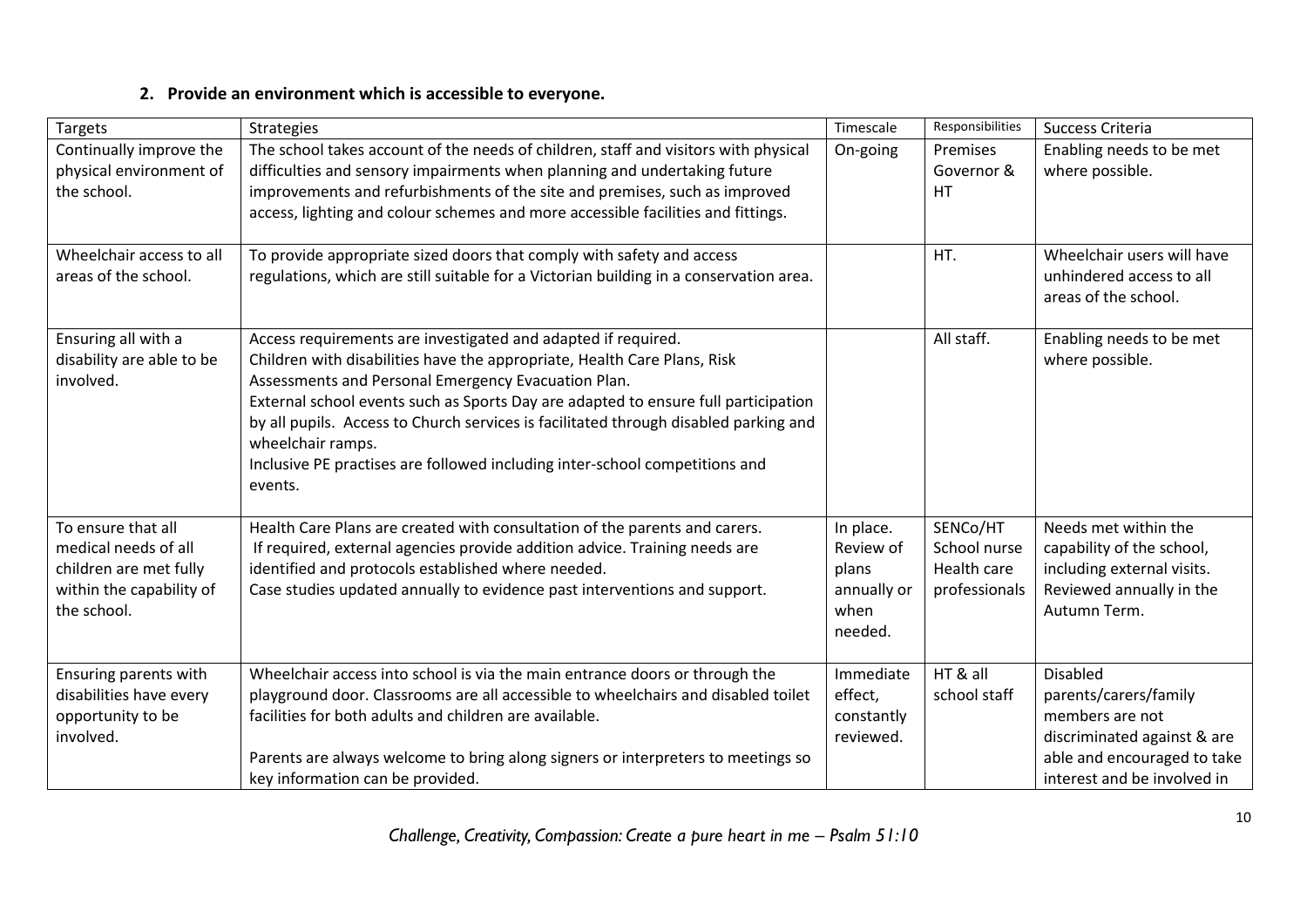|                                                                                       | Offer a telephone call or meeting to explain letters home for parents/ carers who<br>need this.<br>Adopt a proactive approach to identifying the access requirements of<br>parents/carers with disabilities referring to county for additional guidance as<br>required.                                                                                                                                                                                                                                                                                                                                                                                                |                                                               |                     | their child's education.                                                                                    |
|---------------------------------------------------------------------------------------|------------------------------------------------------------------------------------------------------------------------------------------------------------------------------------------------------------------------------------------------------------------------------------------------------------------------------------------------------------------------------------------------------------------------------------------------------------------------------------------------------------------------------------------------------------------------------------------------------------------------------------------------------------------------|---------------------------------------------------------------|---------------------|-------------------------------------------------------------------------------------------------------------|
| Ensure that all children<br>with disabilities can be<br>evacuated in an<br>emergency. | Needs of pupils are reviewed, risk assessments in place.<br>Possible barriers to safe evacuation are identified and alternative procedures are<br>put in place for those that need it.<br>Personal Emergency Evacuation Plan in place for all identified pupils.<br>Fire Officer advice sought and implemented.<br>Monitor plans during whole school fire drills.<br>Additional drills for pupils with disabilities to ensure effectiveness of plans and<br>staff capability.<br>2 yearly fire audits with Health & Safety Audits to ensure compliance.<br>Further develop and adjust PEEPs to cover school lockdown procedures - Spring<br>2020 reviewed Autumn 2020. | In place.<br>Review<br>Peep<br>annually or<br>when<br>needed. | HT&<br>Governors    | All children are able to<br>respond to an emergency<br>evacuation safely and<br>expediently.                |
| Continue developing<br>playground and facilities.                                     | Look for funding opportunities.<br>Gain pupil opinions.<br>Pupil activities promote opportunities for physical health and wellbeing.<br>Children involved and planning of replacement trim trail equipment from sugar<br>tax & matched funding. Installed Summer 2019.                                                                                                                                                                                                                                                                                                                                                                                                 | On-going                                                      |                     | All areas are inclusive, child-<br>friendly, safe areas to play,<br>rest, reflect and engage with<br>peers. |
| To ensure pathways<br>around the school are as<br>safe as possible.                   | Constant monitoring of all external areas. Maintenance of all areas is dealt with<br>as soon as possible.<br>Communication with parents/carers re safety via letters/email, including<br>references to appropriate parking.<br>PCSO / local councils / highways support as required.                                                                                                                                                                                                                                                                                                                                                                                   | On-going                                                      | HT and<br>Governors | No accidents occur.                                                                                         |